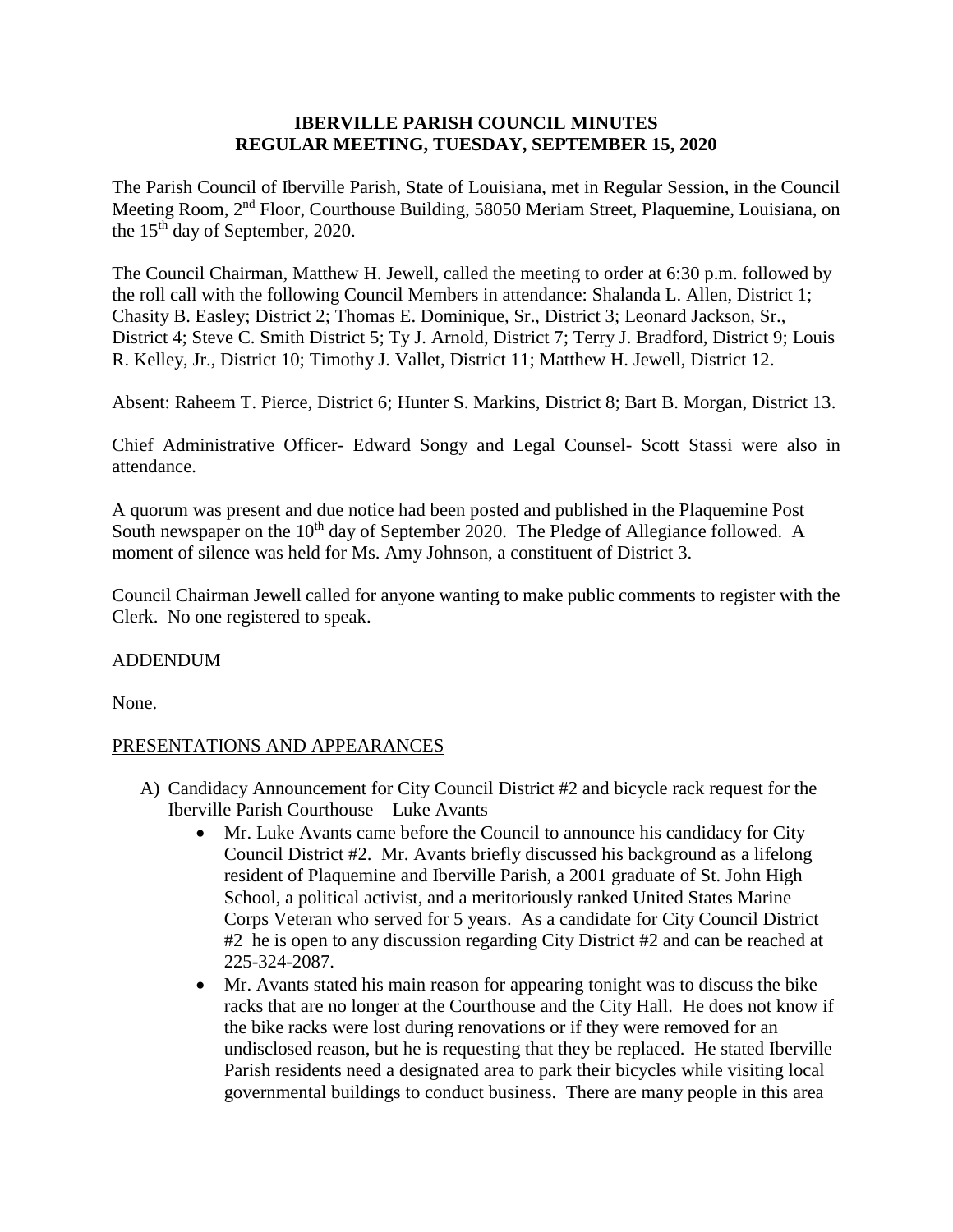who ride a bicycle because it is their only mode of transportation, and they do not have a designated area to park. Mr. Avants is requesting that the Iberville Parish Council set aside \$500,000 in the 2021 budget to provide bicycle racks for the following buildings: the Iberville Parish Courthouse, the Council on Aging facilities, the Iberville Parish Belleview Library, the Parish President's Office, as well as all Iberville Parish Municipality City Halls. He thanked the Council for their time, and there were no questions.

- Chairman Jewell stated they would take this request under advisement and forward it to the Parish's Administration.
- Councilman Dominique thanked Mr. Avants for serving our country.

# APPROVAL OF MINUTES

Upon a motion by Councilman Jackson, and seconded by Councilman Dominique, it was moved to wave the reading of the minutes of August 18, 2020 and approve as written. The motion having been duly submitted to a vote was duly adopted by the following yea and nay votes on roll call:

YEAS: Allen, Easley, Dominique, Jackson, Smith, Arnold, Bradford, Kelley, Vallet. NAYS: None. ABSTAIN: None. ABSENT: Pierce, Markins, Morgan.

The motion was declared adopted by the Chairman.

# PRESIDENT'S REPORT

Chief Administrative Office, Edward Songy, Jr. reported on the following in the absence of President Ourso:

- Mr. Songy stated the construction is near completion for the Civic Center's renovations.
- The construction is also near completion for the Eureka Road project.
- The Sales Tax Collections for August 2020 was \$5,687,000 which was higher than August of 2019.

# FINANCIAL REPORT

Finance Director, Randall Dunn stated financial statements have been presented to the Council tonight due to the meeting being early this month. They do not receive the taxes until the  $10<sup>th</sup>$  of each month and that is why they did not receive it in the mail. He stated the sales taxes are continuing to come in well and within what was budgeted. He also talked about work being done on the support beams and gutters of the civic center and expects it to be complete within a few weeks.

# OLD BUSINESS

- A) Ordinance requiring identification for access to the Iberville Parish Courthouse
- This agenda item has been passed on and rescheduled for a Public Hearing on Tuesday,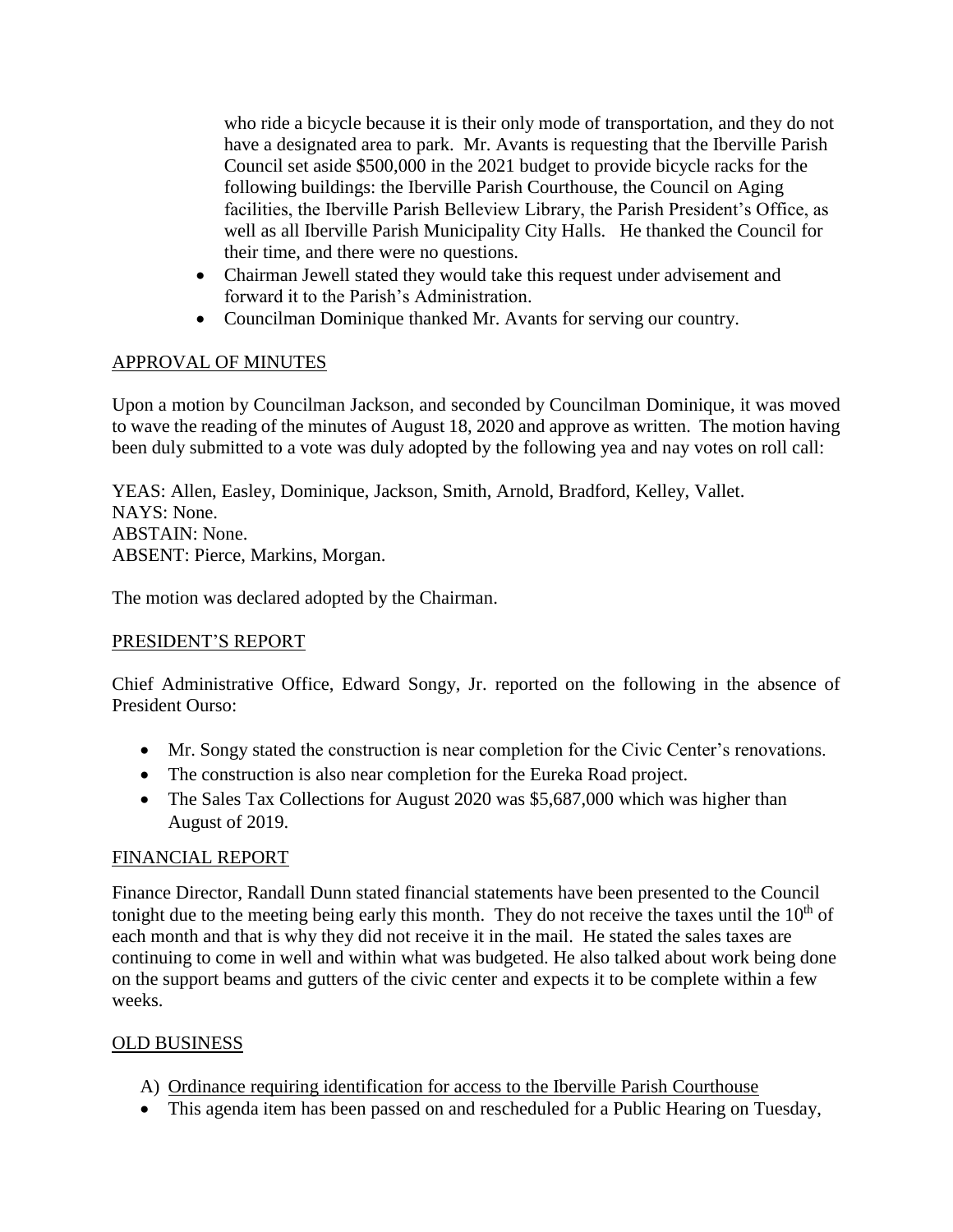October 20, 2020. Notices have been posted.

## NEW BUSINESS

None.

## RESOLUTION COMMITTEE REPORT

The Resolution Committee met on Tuesday, September 15, 2020 at 6:20 p.m., followed by the roll call with the following Resolution Committee Members only in attendance: Smith, Vallet, Arnold, Kelley, Jackson, Dominique.

Absent: Pierce, Markins, Morgan.

The following resolutions were read aloud by Mr. Songy:

- A) Resolution to relocate Voting Precinct No. 4 from White Castle Fire Station No. 3 located at 57660 LA Highway 404, White Castle, Louisiana to White Castle Council on Aging building located at 34625 K.C. Drive, White Castle, Louisiana
- B) Resolution adopting the Annual Certification of Compliance with the State of Louisiana Off System Bridge Replacement Program
- C) Resolution to declare certain used movable property as surplus property and to be sold at public auction/sale in accordance with Louisiana law

There were no questions from the Council or the public.

Councilman Vallet made a recommendation to forward the resolutions to the regular meeting, seconded by Councilman Arnold. The recommendation having been duly submitted to a vote was duly adopted by the following yea and nay votes on roll call by Resolution Committee Members only:

YEAS: Smith, Vallet, Arnold, Kelley, Jackson, Dominique. NAYS: None. ABSTAIN: None. ABSENT: Pierce, Markins, Morgan.

The recommendation was declared adopted by the Chairman to forward the resolutions to the regular meeting.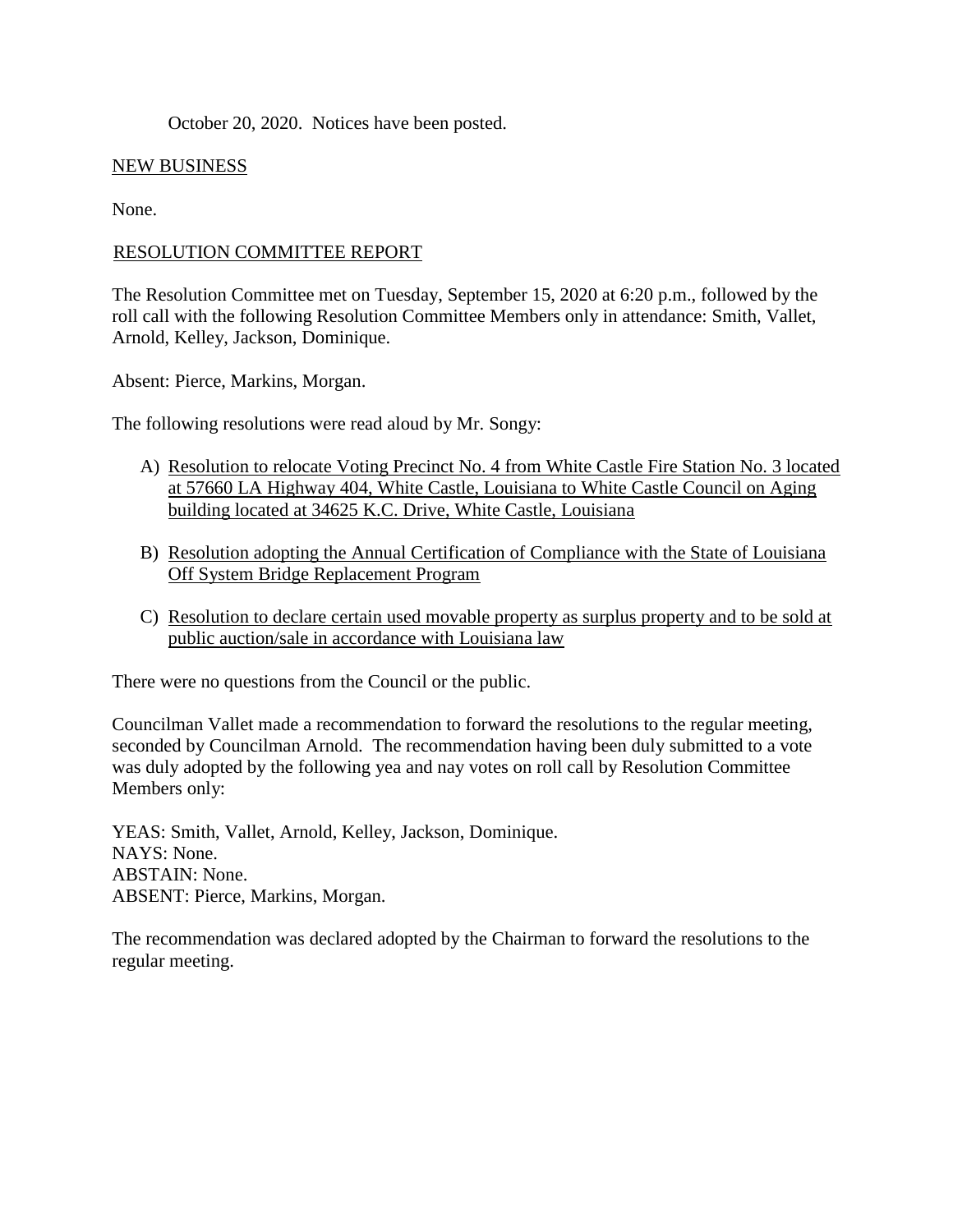#### DURING THE REGULAR MEETING:

#### **RESOLUTION IPC# 2020-009**

## **RESOLUTION TO RELOCATE VOTING PRECINCT NO. 4 FROM WHITE CASTLE FIRE STATION NO. 3 LOCATED AT 57660 LA. HIGHWAY 404, WHITE CASTLE, LOUISIANA TO WHITE CASTLE COUNCIL ON AGING BUILDING LOCATED AT 34625 K.C. DRIVE, WHITE CASTLE, LOUISIANA**

 The following resolution was introduced by Councilman Smith, and seconded by Councilman Arnold.

 Whereas voting precinct number 4 is currently located in White Castle, Louisiana at 57660 La. Highway 404, White Castle, LA 70788 in a public building, namely the White Castle Fire Station No. 3. Whereas the Iberville Parish Council has constructed a new Council on Aging facility in White Castle, La located at 34625 K.C. Drive, White Castle, LA 70788. The new Council on Aging facility located at 34625 K.C. Drive, White Castle, LA 70788 is a modern facility that will provide all necessities, increased parking and handicapped accessibility and modern conveniences to the commissioners and voters. This new Council on Aging location at 34625 K. C. Drive, White Castle, LA 70788 is owned by the Iberville Parish Council.

 Whereas, the new Council on Aging facility located at 34625 K. C. Drive, White Castle, LA 70788 is a state of the art facility and will better provide for the needs and convenience of commissioners and voters and is completely handicapped accessible. The previous fire station no. 3 located at 57660 La. Highway 404, has become unsuitable for the voting precinct as more fire training is being held at the facility and more firefighting equipment will be located within the fire station.

 Whereas, the new Council on Aging facility located at 34625 K.C. Drive, White Castle, LA 70788 is very near the current precinct no. 4 location and the voters will not be inconvenienced by the relocation of polling precinct from 57660 La. Highway 404 White Castle, 70788 to the new Council on Aging facility located at 34625 K. C. Drive, White Castle, LA 70788.

 Whereas, it is in the best interest of the Parish to relocate polling precinct number 4 to the new Council on Aging facility located at 34625 K. C. Drive, White Castle, LA 70788 as this facility will provide more convenience to the voters and commissioners and adequate parking facilities.

 Whereas, La. R.S. 18:534 provides that once a polling place is established, it may only be changed by a vote of the parish governing authority, and notice of change of location shall be published by the parish governing authority in the official journal of the parish.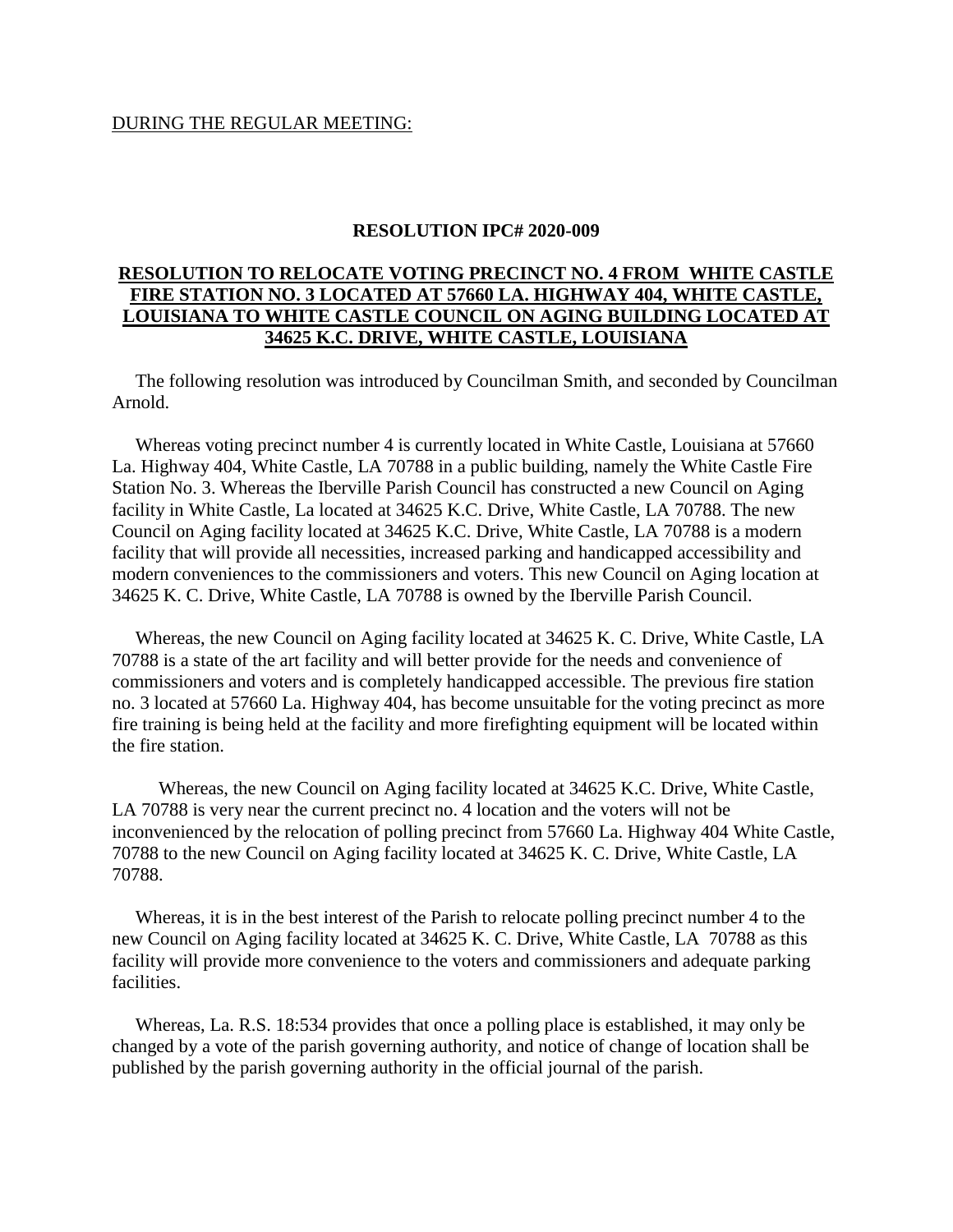NOW, THEREFORE BE IT RESOLVED, by the Iberville Parish Council as follows:

 "That the location of polling precinct number 4, presently located at the White Castle Fire Station No. 3 at 57660 La. Highway 404, White Castle, LA 70788 be relocated to the new Council on Aging facility located at 34625 K.C. Drive, White Castle, LA 70788.

 That the relocation of Voting Precinct number 4 from 57660 La. Highway 404, White Castle, LA 70788 to the new Council on Aging facility at 34625 K.C. Drive, White Castle, LA 70788 be effective in accordance with Louisiana law.

 That the Iberville Parish Council Clerk forward a copy of this resolution to the U.S. Department of Justice requesting that Council on Aging facility at 34625 K. C. Drive, White Castle, LA 70788 be made the permanent location for polling precinct number 4 in Iberville Parish, Louisiana.

 That the Iberville Parish Council Clerk forward a copy of this resolution to the Iberville Parish Clerk of Court, Iberville Parish Registrar of Voters, the Louisiana Secretary of State and Commissioner of Elections.

 That the Iberville Parish Council Clerk cause to be published in the official journal, POST-SOUTH, notification of change of polling precinct number 4 in accordance with law, and further that appropriate signs be placed at the old precinct number 4 location directing any voter to the new location of the polling precinct for the first election after approval of the relocation.

The above resolution was duly adopted in regular session this  $15<sup>th</sup>$  day of September, 2020 by the following vote on roll call;

YEAS: Allen, Easley, Dominique, Jackson, Smith, Arnold, Bradford, Kelley, Vallet. NAYS: None. ABSTAIN: None. ABSENT: Pierce, Markins, Morgan.

The resolution was declared adopted by the Chairman on the  $15<sup>th</sup>$  day of September, 2020.

#### **RESOLUTION IPC# 2020-010**

### **RESOLUTION ADOPTING THE ANNUAL CERTIFICATION OF COMPLIANCE WITH THE STATE OF LOUISIANA OFF SYSTEM BRIDGE REPLACEMENT PROGRAM**

The following resolution was introduced by Councilman Smith and seconded by Councilman Arnold.

WHEREAS, the Code of Federal Regulations as enacted by the United States Congress mandates that all structures defined as bridges located on all public roads shall be inspected, rated for safe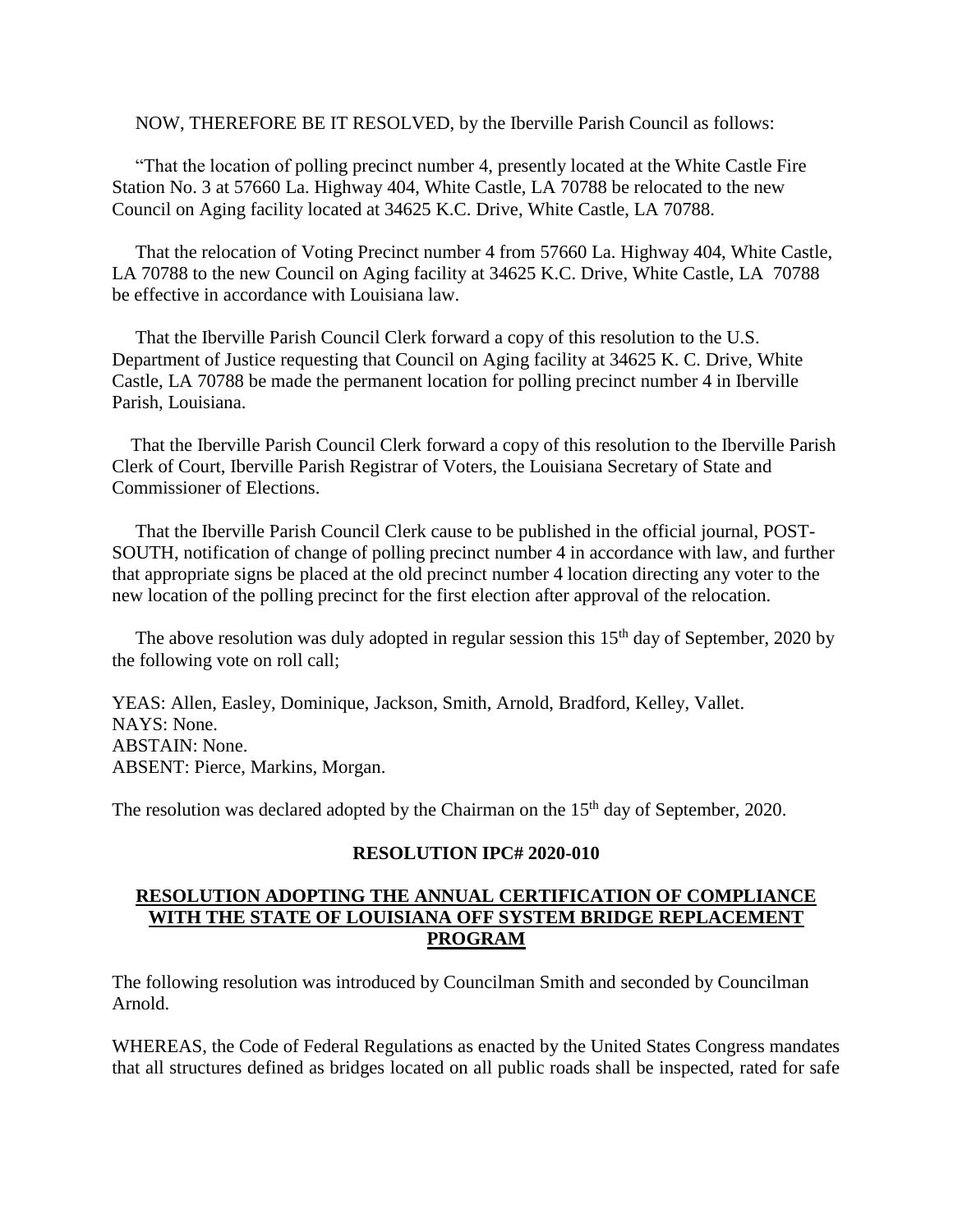load capacity and posted in accordance with the National Bridge Inspection Standards and that an inventory of these bridges be maintained by each State; and

WHEREAS, the responsibility to inspect, rate and load post those bridges under the authority of Iberville Parish in accordance with those Standards is delegated by the Louisiana Department of Transportation and Development to Iberville Parish.

THEREFORE, BE IT RESOLVED by the governing authority of Iberville Parish (herein referred to as the Parish) that the Parish in regular meeting assembled does hereby certify to the Louisiana Department of Transportation and Development (herein referred to as the DOTD) that for the period October 1, 2020 through September 30, 2021:

1. The Parish will perform all interim inspections on all Parish owned or maintained bridges in accordance with the National Bridge Inspection Standards.

2. All bridges owned or maintained by the Parish will be structurally analyzed and rated by the Parish as to the safe load capacity in accordance with AASHTO Manual for Maintenance Inspection of Bridges. The load posting information that has been determined by the LA DOTD for all bridges where the maximum legal load under the operating rating as determined above has been critically reviewed by the Parish. Load posting information has been updated by the Parish to reflect all structural changes, any obsolete structural ratings or any missing structural ratings.

3. All Parish owned or maintained bridges which require load posting or closing shall be load posted or closed in accordance with the table in the DOTD Engineering Directives and Standards Manuals Directive No. 1.1.1.8. All DOTD supplied load posting information concerning a bridge has been critically reviewed by the Parish Engineer prior to load posting.

4. All bridges owned or maintained by the Parish are shown on the attached list in the format specified by the DOTD. Corrections to data supplied to the Parish by the LA DOTD are noted. These stipulations are prerequisites to participation by the Parish in the Off-System Bridge Replacement.

The above resolution was duly adopted in regular session this  $15<sup>th</sup>$  day of September, 2020, by the following vote on roll call;

YEAS: Allen, Easley, Dominique, Jackson, Smith, Arnold, Bradford, Kelley, Vallet. NAYS: None. ABSTAIN: None. ABSENT: Pierce, Markins, Morgan.

The resolution was declared adopted by the Chairman on the  $15<sup>th</sup>$  day of September, 2020.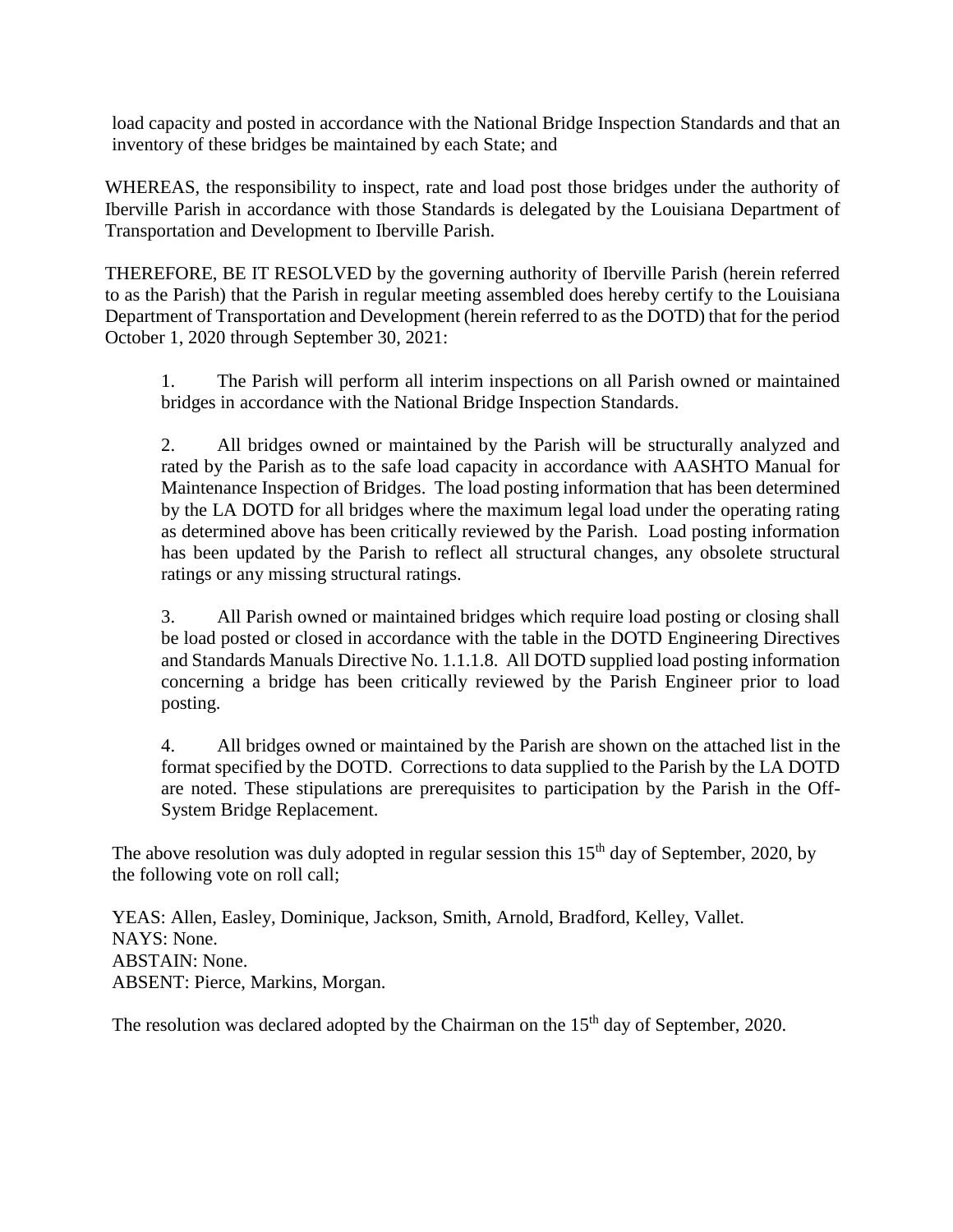## **RESOLUTION IPC# 2020-011**

# **RESOLUTION TO DECLARE CERTAIN USED MOVABLE PROPERTY AS SURPLUS PROPERTY AND TO BE SOLD AT PUBLIC AUCTION/SALE IN ACCORDANCE WITH LOUISIANA LAW**

The following resolution was introduced by Councilman Smith, and seconded by Councilman Arnold.

WHEREAS, the Parish of Iberville, through its Parish Council, has been requested to declare certain used movable property which is no longer required as surplus property.

WHEREAS, La. R.S. 49:125 provides that a political subdivision is authorized to sell surplus movable property at public auction/sale, and is authorized to employ a qualified licensed auctioneer to handle the said sale or to receive sealed bids for the sale of the surplus property.

WHEREFORE, the office equipment and furnishings, equipment and vehicles described on the list attached hereto is no longer useful or needed and should be declared as surplus movable property.

NOW, THEREFORE, BE IT RESOLVED, by the Iberville Parish Council as follows;

"That the used movable property, office equipment and furnishings and equipment and vehicles contained on the attached list are declared surplus movable property and that the items be sold at public auction or by sealed bid in accordance with Louisiana law after due public notice is published in the official journal of the Parish."

The above resolution was duly adopted in regular session this  $15<sup>th</sup>$  day of September, 2020, by the following vote on roll call;

YEAS: Allen, Easley, Dominique, Jackson, Smith, Arnold, Bradford, Kelley, Vallet. NAYS: None. ABSTAIN: None. ABSENT: Pierce, Markins, Morgan.

The resolution was declared adopted by the Chairman on the 15<sup>th</sup> day of September, 2020.

### BOARDS & COMMISSIONS REPORT

None.

DISCUSSIONS

None.